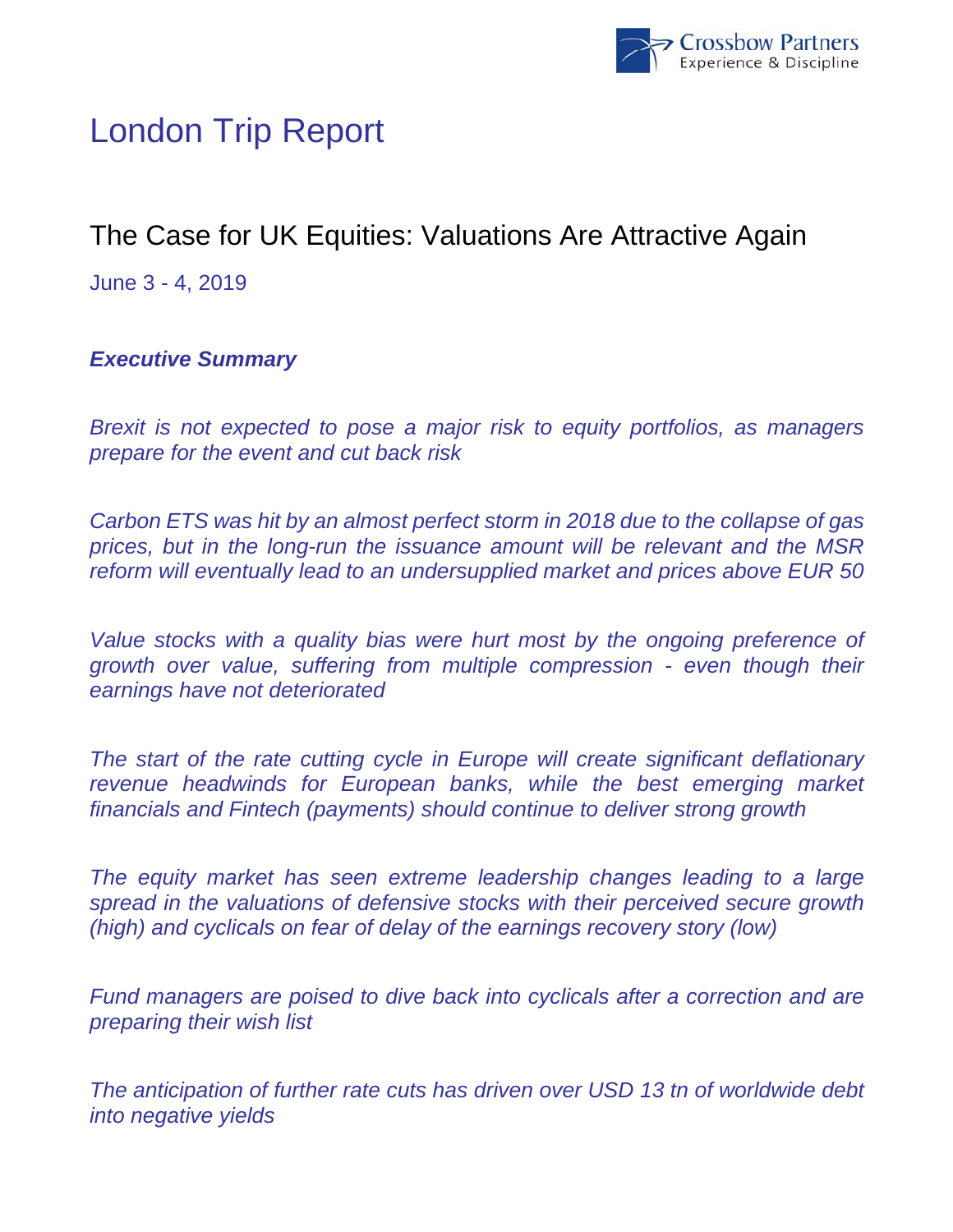

## **UK Equity View**

### **UK Equity Valuations Look Cheap**

Martin Hughes from Toscafund Asset Management recently remarked that UK mid cap stocks are being hit by a perfect storm and that UK valuations are simply too low, while Ian Lance from fund manager RWC claimed that the valuation of UK equities as a group has dropped "back to the 90's".

A confluence of factors is at work and has de-rated – or even dislocated – UK equities. Both Martin Hughes, who runs the Tosca Opportunity Fund, and Ian Lance, the manager of the TM RWC UK Equity Income fund, maintain that valuations of UK equities look attractive versus other regions and therefore present buying opportunities, maybe even – according to Toscafund Asset Management - a "once in a generation investment opportunity into the UK equity market".

So let us look at some of the factors that have affected UK equities. One of the obvious reasons that investors seem to have given up on UK equities is Brexit and its aftermath, i.e. the inability to find a solution to the impending exit from the European Union and the uncertainty associated with it. The new Prime Minister, Boris Johnson, is only the latest example of this development when he promised to lead the UK out of the European Union by  $31<sup>st</sup>$  October – with or without a deal. Cleary, Brexit and its messy aftermath has spooked investors.

Since Brexit in 2016 investors have withdrawn £ 12 bn out of UK equity funds, as the figures of the Investment Association show. This testifies to the fact that UK equities are deeply out of favour and the international asset allocation to the UK remains close to an all-time low, while the outflows have added to the selling pressure.

More recently, the gating of Neil Woodford's epynomous UK Equity Income Fund has dealt another blow to the British equity market. The fund has liquidity problems and had to gate in June 2019. This aggravated the dislocation of the UK mid cap space, as it involved the forced selling of some positions at prices below normal valuations. As UK mid caps are more exposed to the domestic economy, they have borne the brunt of the Brexit fears.

Since 2016 UK equity income funds have suffered substantial redemptions – again with fears over Brexit underpinning poor returns. All in all, net outflows in the space totalled  $£$  18.4 bn. Obviously, Woodford's fund which had AuM of £ 10 bn two years ago and was gated at £ 3.5 bn in June was a big and specific contributor to those outflows.

As sentiment has soured and dragged UK mid caps down, the valuation gaps have become more pronounced. Toscafund Asset Management visualized the opportunity and published a table that shows that valuation metrics are between 20% (P/E ratio) and 50% (EV/EBITDA) lower than the longer-term levels, even though company fundamentals are as good as recent years: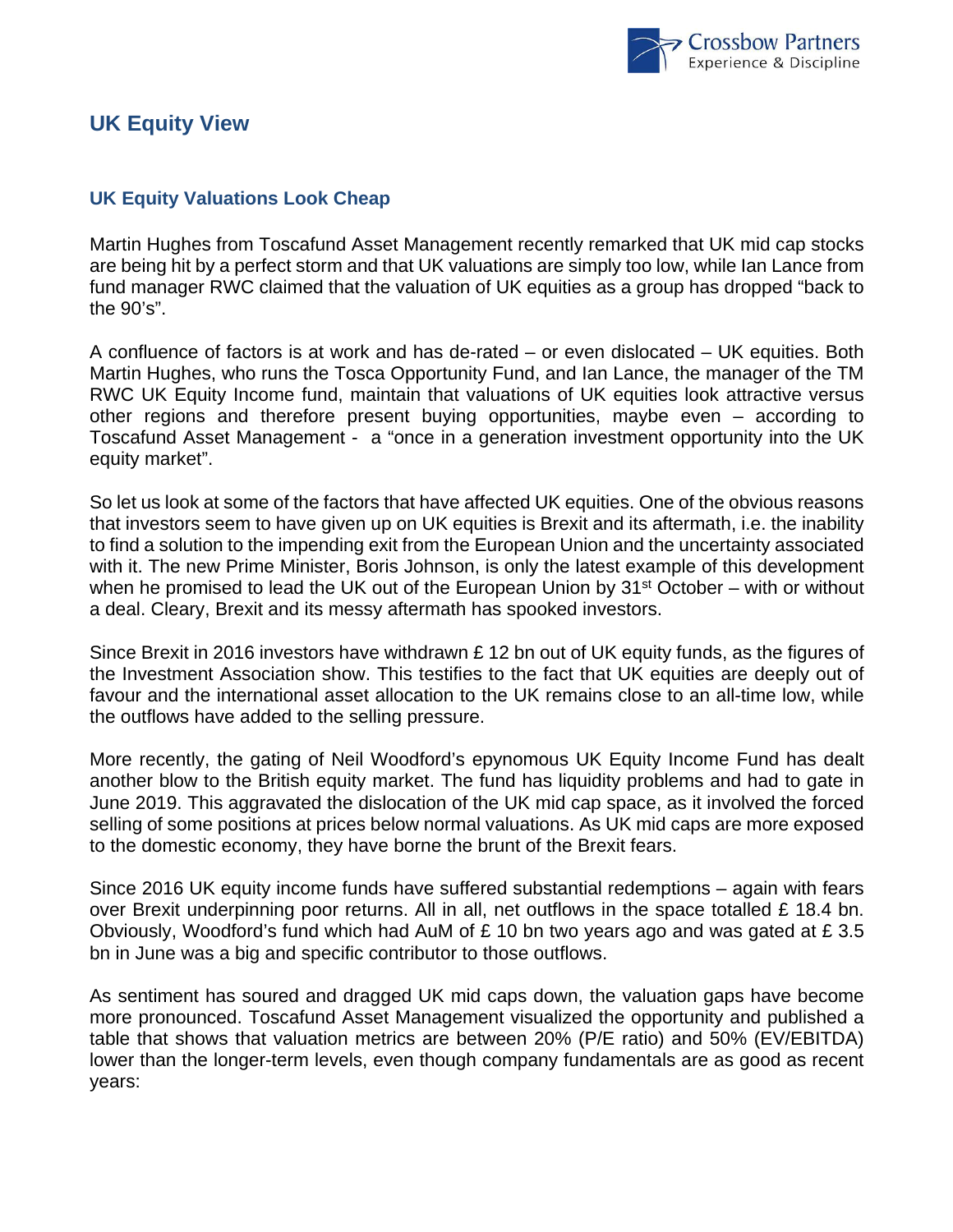

#### FTSE 250 - Valuation history

| <b>Year end Dec</b>      | 2015  | 2016  | 2017  | 2018  | 2019 E | 2020 E            |
|--------------------------|-------|-------|-------|-------|--------|-------------------|
| <b>Valuation Metrics</b> |       |       |       |       |        |                   |
| <b>Price/Earnings</b>    | 16.30 | 17.30 | 17.05 | 14.15 | 13.79  | 12.58             |
| <b>Price/Book Value</b>  | 2.27  | 2.12  | 2.18  | 1.53  | 1.61   | 1.53              |
| EV/Sales                 | 1.54  | 1.56  | 1.61  | 1.13  | 1.18   | 1.13              |
| EV/Ebitda                | 13.9  | 13.43 | 12.30 | 8.22  | 7.58   | 7.10              |
| Dividend Yield           | 3.15  | 3.05  | 2.75  | 3.86  | 3.20   | 3.39              |
| <b>Fundamentals</b>      |       |       |       |       |        |                   |
| <b>Return on Assets</b>  | 2.70  | 2.16  | 2.54  | 1.61  | 2.21   | 2.32              |
| Return on Equity         | 9.99  | 9.11  | 10.98 | 7.56  | 10.45  | 10.83             |
|                          |       |       |       |       |        | Source: Bloomberg |

Source: Toscafund Asset Management, June 2019

Ian Lance also pointed out that the valuation of UK equities is "now standing at the biggest discount to MSCI World we have seen since the 1990s, while the gap between UK dividend yields and bond yields is as extreme as it has been since the First World War".

These valuation gaps also become visible if we compare the valuation of the UK equity market to the rest of the world:



#### **Valuations UK and Rest of World (January 2009=100)**

Source: Toscafund Asset Management, June 2019

Next, a more global factor comes into play that has also heavily affected UK equity markets: Value stocks have globally underperformed growth stocks by a wide margin for a variety of reasons. It seems that the boom in passive investing siphoned more and more money off into